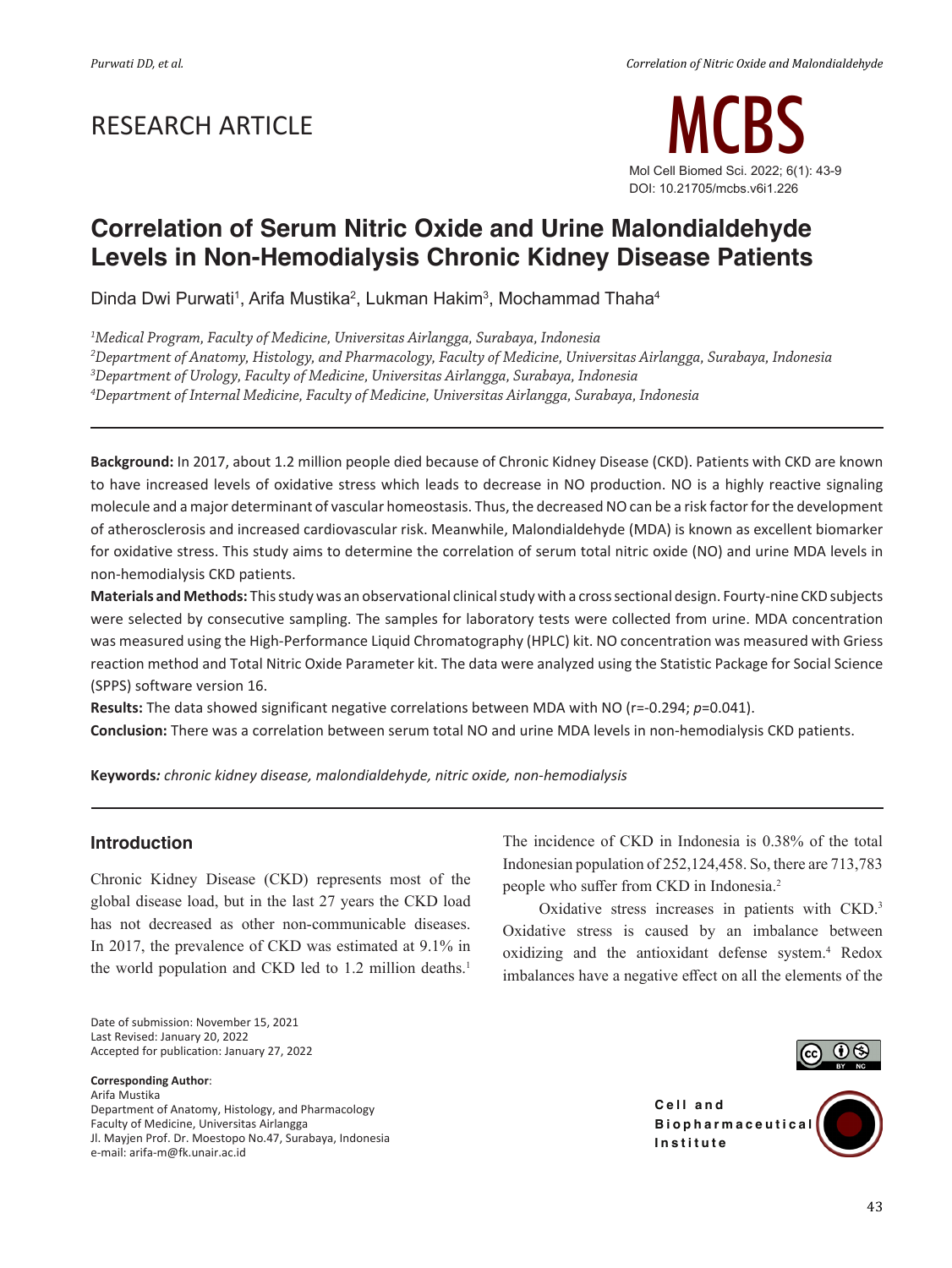kidney, from the renal circulatory system, the Glomeruli and renal tubules, to interstitial tissues.<sup>5</sup> It is a risk factor that contributes to the appearance of serious complication of systemic, such as cardiovascular disease, anemia attacked and even mineral disorders.6 Level observation Malondialdehyde (MDA) inside the plasma, homogenates of tissues, and also urine has as an excellent technique for predicting oxidative stress levels.7 MDA is claimed to become more mutagenic, then tumorigenic and also more reactive.8 The simple and cost-effective process makes MDA routinely used for clinical analysis.<sup>9</sup> MDA in plasma, serum and urine samples has been used as a biomarker of oxidative stress.10 Urine tests are not expensive and most health insurance plans will cover the cost. This test is only a few minutes long. Laboratoriums can provide results for routine testing within one to two days.<sup>11</sup>

There was a study in 50 CKD patients at Jinnah Hospital, Lahore, Pakistan with the results of the study that there was an increase in MDA and a significant decrease in Nitric Oxide (NO) in CKD patients compared to a control sample. Superoxide anion not only activates the monocytes for further issue of inflammatory mediators, but also reacts with NO to form peroxynitrite (ONOO<sup>-</sup>) triggers the peroxidation of lipid and NO consumption.12 NO is one of the important components of blood vessels, which regulate the main health reporting paths.13 In a disease state, NO production is impaired through the production of reactive oxygen and nitric species.14

Decreased NO synthesis is known as a sign coming of endothelial dysfunction. In studies with CKD progression, the Endothelial Nitric Oxide Synthase (eNOS) activation pathway was disrupted. Demonstrated by increased phosphorylation of Thr495 eNOS, reduced interaction of eNOS with Hsp90, and eNOS clearance.15 Understanding the mechanisms that damage the endothelial function in CKD patients can help design effective strategies to reduce the risk of cardiovascular disease and other complications.16

Hemodialysis is a method for removing accumulated toxins in the body and then improving quality of life.17,18 But, hemodialysis can also be a factor in increasing oxidative stress and increase the risk of vascular complications.19 This is because the low molecular weight antioxidants are filtered out during the method, aggravation of inflammation and Reactive Oxygen Species (ROS) production.20-22 Therefore, this study aims to determine the correlation of serum total NO and urine MDA levels in non-hemodialysis chronic kidney disease patients.

# **Materials and methods**

#### *Study Design and Participants*

This study was an observational clinical study with a cross sectional design. The population of this study were patients who visited Airlangga University Hospital, Surabaya, Indonesia in April-July 2017 with a diagnosis of CKD. Inclusion criteria for this study sample was CKD patients with GFR with minimum stage 1 of KD (less than 60 mL/min per  $1.73 \text{ m}^2$ , persisting for 3 months or more). Meanwhile patients receiving Fe preparations, patients experiencing anemia with hemoglobin levels less than 8 g/ dL, patients experiencing symptoms and signs of infection detected from clinical examination (leukocytes>11,000/mcl blood), and patients with CKD who had hemodialysis, were excluded from this study.

Total 49 CKD subjects of both sexes were recruited. All the subjects had agreed and signed the informed consent. All procedures in this experiment had been approved by the Health Research Ethics Committee, Faculty of Medicine, Universitas Airlangga (No.59/EC/KEPK/FKUA/2021).

### *MDA Measurement*

The concentration of MDA was measured using the High-Performance Liquid Chromatography (HPLC) kit (Cat No. KC1900, Immunodiagnostic System, East Boldon, UK) consisting of calibrator, control, derivatization solution, reaction solution, and mobile phase in HPLC. The column used is Zorbax Eclipse C18 (Agilent Technologies, Santa Clara, CA, USA) with dimensions of  $4.6x150$  mm,  $5 \mu m$ . The HPLC tool used was an Agilent 1260 Binary Pump with a Floresense detector (Agilent Technologies). The HPLC instrument was set to pump the mobile phase at a flow rate of  $1 \text{ mL/min}$  and the column was set at  $30^{\circ}$ C. The fluorescent detector was set to excitation wavelength at 515 nm and emission to 553 nm with a Photomultiplier (PMT) Gain of 5 times.

The calibrator and controls in the kit were reconstituted by adding 250 µL of ultrapure water and then homogenized with a vortex mixer until completely mixed. The calibrators and controls were already in the matrix corresponding to the sample. For the preparation process before entering the HPLC system, the calibrator, control, and urine sample were pipetted 20  $\mu$ L into a test tube, then 1 mL of derivatization solution was added and homogenized with a vortex mixer for 15 seconds. The mixture was then incubated for 1 hour at 95°C until the color changed to reddish. After that, the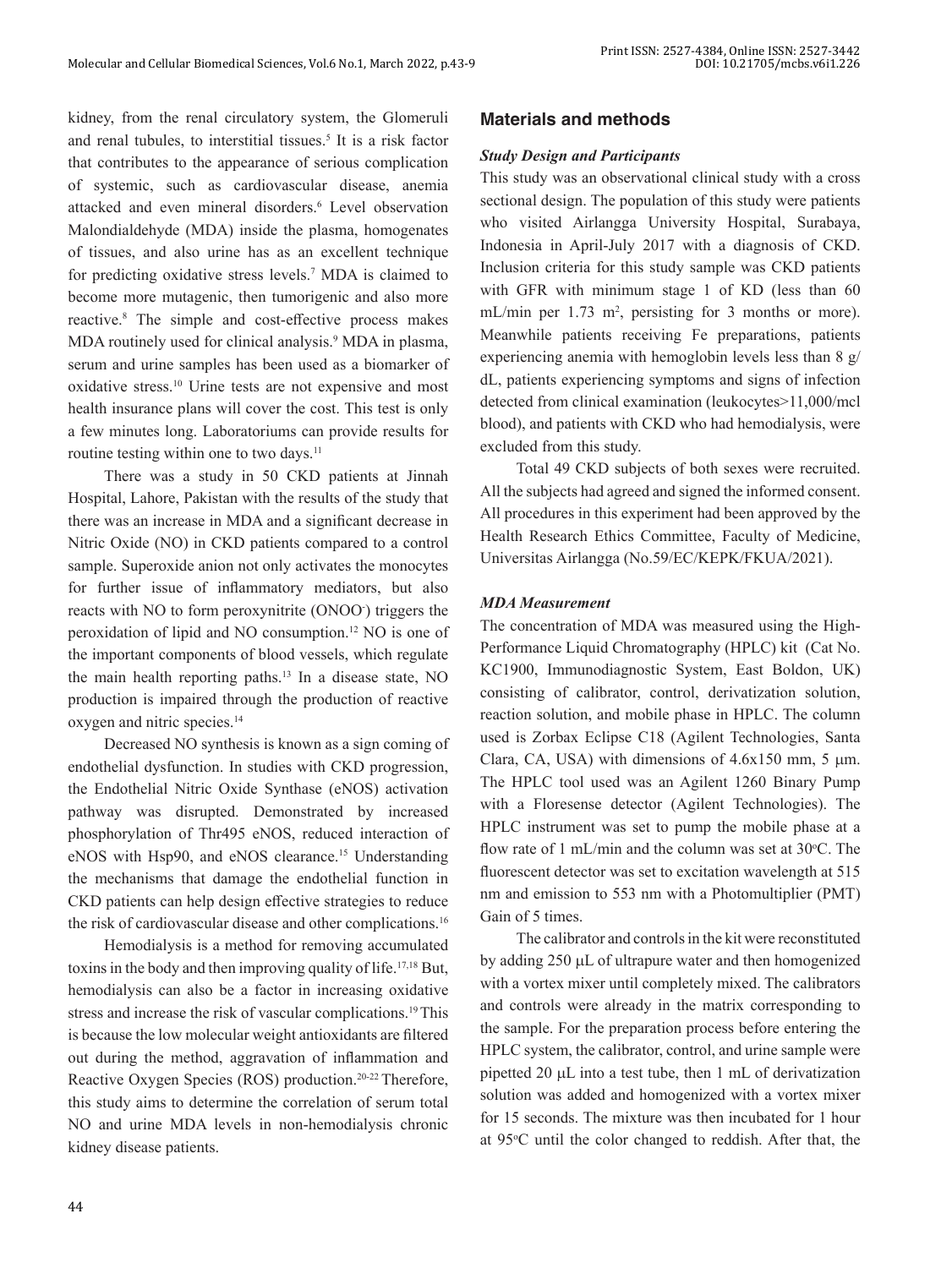mixture was cooled for 15 minutes at 2-8°C and centrifuged at 5000 rpm for 5 minutes.

As much as  $500 \mu L$  of supernatant was added then follow by the addition of 500 µL of reagent solution. Homogenized with a vortex mixer until completely mixed, then  $20 \mu L$  of it was injected into the HPLC system. The prepared samples were stable for 4 days at a temperature of 2-8 °C. The concentration of MDA in the sample was obtained quantitatively through a calibration curve consisting of one level with a value of 4.89  $\mu$ mol/L. The detection limit of the method was  $0.15 \mu$ mol/L.

## *NO Measurement*

The total NO concentration was measured using the nitrite and nitrate measurement approach in the sample using the colorimetric principle with the Griess reaction method. The reagent used was the Total Nitric Oxide Parameter kit (Cat No. KGE001, R&D systems, Minneapolis, MN, USA). The tool used was Microplate Reader 680 with 96 wellplate format (Biorad, Hercules, CA, USA) and a 10 kDa ultrafilter used was Vivaspin 500 (Sartorius, Göttingen, Germany).

Total of 250 µL of serum samples were filtered using a 10 kDa ultrafilter with a centrifugation speed of 14800 RPM for  $25$  minutes. Then  $100 \mu L$  of the supernatant was diluted 2 times by adding  $100 \mu L$  of the reaction diluent that had previously been diluted 10 times. Calibration standards were prepared by standard reconstitution with a concentration of 2000 µmol/L. Then it was diluted 10 times to obtain a standard with a concentration of 200  $\mu$ mol/L and diluted serially 2 times until the lowest concentration was  $3.13 \mu$ mol/L. Add  $50 \mu$ L of the reaction diluent to each well and add 50  $\mu$ L of the standard and the prepared sample. A total of 25 µL of Nicotinamide Adenine Dinucleotide (NADH) was added followed by  $25 \mu L$  of the enzyme nitrate reductase and incubated for 30 minutes at 37°C. Fifty µL of Griess reagent I was added followed by the addition of 50  $\mu$ L Griess reagent II, then it was incubated for 10 minutes at room temperature. The absorption was read at a wavelength of 540 nm. The absorption formed would be proportional to the concentration of total NO in the sample obtained by constructing a calibration curve from the standard with a range of 200 to 3.13 µmol/L. The detection limit of the method was  $0.25 \mu$ mol/L.

#### *Statistical Analysis*

Data analysis in this study aimed to test the correlation of NO and MDA with a statistical program. The data was analyzed using the Statistic Package for Social Science (SPPS) software version 16 (SPSS Inc., Chicago, IL, USA). Data were analyzed using Spearman's non-parametric correlation test with significance value *p*<0.05.

## **Results**

#### *Characteristic of Subjects*

In this study, the age of the patients was classified into 2 age groups, namely age  $\leq 50$  years and  $> 50$  years. The results showed that from 49 patients, 5 of them were under 50 years old (10.2%) and 44 other patients were over 50 years old  $(89.8\%)$ . Based on gender, as many as 27 people  $(55.1\%)$ in this study were male and 22 people (44.9%) were female (Table 1).

#### *Correlation of MDA and NO*

Prior to the analysis, the data for MDA and NO levels were tested for normality to determine the appropriate analytical method. Correlation analysis used was nonparametric Spearman correlation. Based on the calculation of the homogeneity test, a significance value of 0.061 was obtained, which means it was greater than 0.05. This showed that the variance of the urine MDA variable to Total NO was homogeneous, meant that the distribution of data on the urine MDA variable had the same diversity of values or comes from the same population. With n=49, the data showed significant negative correlations between MDA with NO (r=-0.294; *p*=0.041) (Figure 1).

## **Discussion**

The results showed that from 49 patients, 5 of them were under 50 years old (10.2%) and 44 other patients were over 50 years old (89.8%). The stage distribution of CKD prevalence changes significantly, and the prevalence of CKD stages  $3-5$  increases with age.<sup>23</sup> Another study found that A person aged >50 years old has 3.9 times greater risk of suffering from CKD compared to someone aged 18-50 years old.<sup>24</sup> Aging can damage the structure and regulatory function of the kidneys. These changes increase the tendency to develop such an Acute Kidney Injury (AKI) and also CKD.<sup>25</sup> It is also said that with increasing age, there is a decrease in the size and number of total nephrons, tubulointerstitial changes, thickening of the glomerular basement membrane, and an increase in glomerulosclerosis.26 The Indonesian Ministry of Health said that age >50 years is included in a high-risk factor for patients with kidney disorders.<sup>4</sup>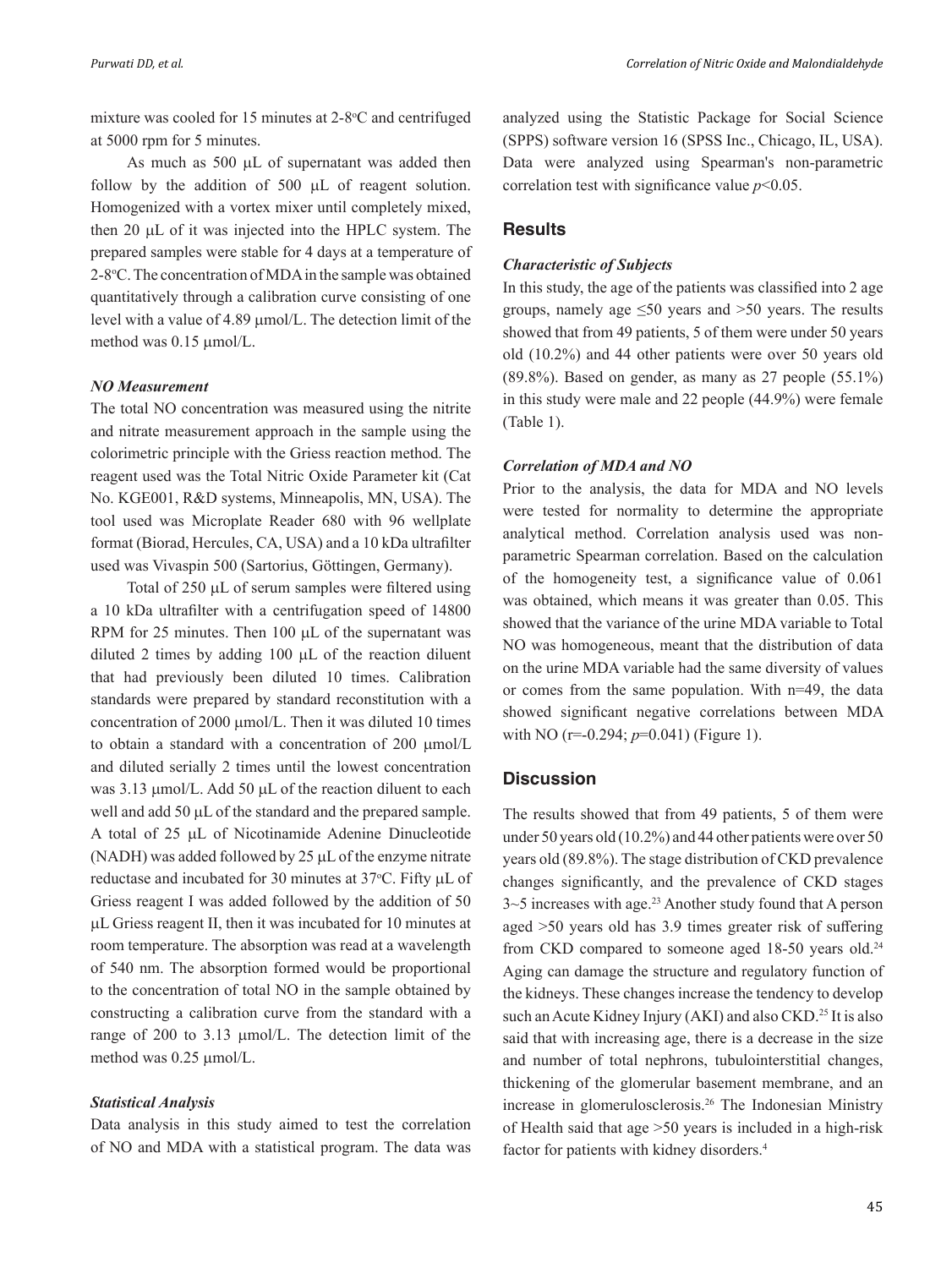| Age                   | Number of<br>Samples (n) | MDA (µmol/L)     | NO (µmol/L)       |  |
|-----------------------|--------------------------|------------------|-------------------|--|
| All (Years)           | 49                       | $5.83 \pm 4.32$  | $67.24 \pm 61.80$ |  |
| $40 - 44$             | 1                        | 2.9              | 45                |  |
| $45 - 49$             | 3                        | $5.83 \pm 3.57$  | 52.33±49.32       |  |
| $50 - 54$             | 7                        | $9.87 \pm 7.40$  | 55.29±13.03       |  |
| $55 - 59$             | 13                       | $4.56 \pm 2.30$  | 60.15±46.89       |  |
| $60 - 64$             | 20                       | $5.34 \pm 3.82$  | 74.55±91.92       |  |
| $65 - 69$             | 5                        | $6.02 \pm 3.51$  | 86.60±66.72       |  |
| Male (Years)          | 27                       | $5.53 \pm 3.79$  | 55.89±38.60       |  |
| $40 - 44$             | $\boldsymbol{0}$         | N.A.             | N.A.              |  |
| $45 - 49$             | 3                        | $5.83 \pm 3.57$  | 52.33±4932        |  |
| $50 - 54$             | $\overline{4}$           | $8.35 \pm 7.34$  | $52.00 \pm 11.40$ |  |
| $55 - 59$             | 9                        | $4.13 \pm 2.30$  | $63.22 \pm 55.64$ |  |
| $60 - 64$             | 7                        | $5.00 \pm 2.75$  | 47.00±19.37       |  |
| $65 - 69$             | $\overline{4}$           | $6.58 \pm 3.80$  | $61.50\pm41.67$   |  |
| <b>Female (Years)</b> | 22                       | $6.20 \pm 4.95$  | $81.18 \pm 80.74$ |  |
| $40 - 44$             | $\mathbf{1}$             | 2.9              | 45                |  |
| $45 - 49$             | $\mathbf{0}$             | N.A.             | N.A.              |  |
| $50 - 54$             | $\overline{4}$           | $10.45 \pm 7.55$ | $57.25 \pm 14.12$ |  |
| $55 - 59$             | 4                        | $5.55 \pm 2.27$  | 53.35±21.25       |  |
| $60 - 64$             | 13                       | $5.53 \pm 4.39$  | 89.38±98.78       |  |
| $65 - 69$             | $\boldsymbol{0}$         | N.A.             | N.A.              |  |

|  |  |  | Table 1. Age and gender distribution of subjects. |  |  |
|--|--|--|---------------------------------------------------|--|--|
|--|--|--|---------------------------------------------------|--|--|

Data are presented as mean values $\pm$ standart deviations when n>0, in cases where n=0, data are presented as N.A, where N.A.: Not Available.

The results of this study were 27 male (55.1%), and 22 (44.9%) females. Male has bad progress to CKD than female because female have a combination of low testosterone and high estrogen plasma levels. sexual hormones have an important role on the development of renal function loss. estrogen has renoprotective effects, reducing albuminuria, attenuating renal lesions, and preventing CKD progression, whereas testosterone stimulates tubular epithelial cell apoptosis, leading to renal damage.<sup>2</sup> In Indonesia itself the prevalence appeared of CKD which happened to male  $(4.17\%)$  was claimed to be higher than female  $(3.52\%)$ .<sup>2</sup>

The results showed that there was a significant (mean) relationship between urine MDA and Total NO. Oxidative stress is said to be involved in various pathological systems in CKD, chronic inflammation triggered by oxidative stress, and chronic degenerative diseases.<sup>27</sup> Mitochondrial dysfunction and increased mitochondrial ROS are said to be one of the reasons for the increased oxidative stress in CKD.28 Mitochondria, Nicotinamide Adenine Dinucleotide

Phosphate (NADPH) oxidase, then Xanthine Oxidase (XO), Myeloperoxidase (MPO), and also eNOS, are stated to become the main sources of ROS formation.<sup>29</sup>

Oxidative stress is characterized by excessive ROS and also Reactive Nitrogen Species (RNS), which are common in kidney disease. ROS is a by-product of aerobic metabolism, including superoxide anion  $(O_2)$ , hydrogen peroxide  $(H_2O_2)$ and hydroxyl radical (OH). superoxide anion  $(O_2)$  can react with NO to form peroxynitrate (ONOO<sup>-</sup>),<sup>30</sup> which triggers lipid peroxidation and NO consumption. Due to the process of inactivation from oxygen free radicals and also the conversion of NOS to superoxide generators, oxidative stress leads to a deficiency of NO, which leads to endothelial dysfunction. Decreased NO production leads to decreased endothelium-dependent vasodilation.12 Some mechanisms can cause a NO deficiency state.<sup>31</sup> The NO decrease process is further summarized in Figure 2.

Singlet oxygen is very reactive and attacks lipids or proteins directly to form peroxides. Lipids are the primary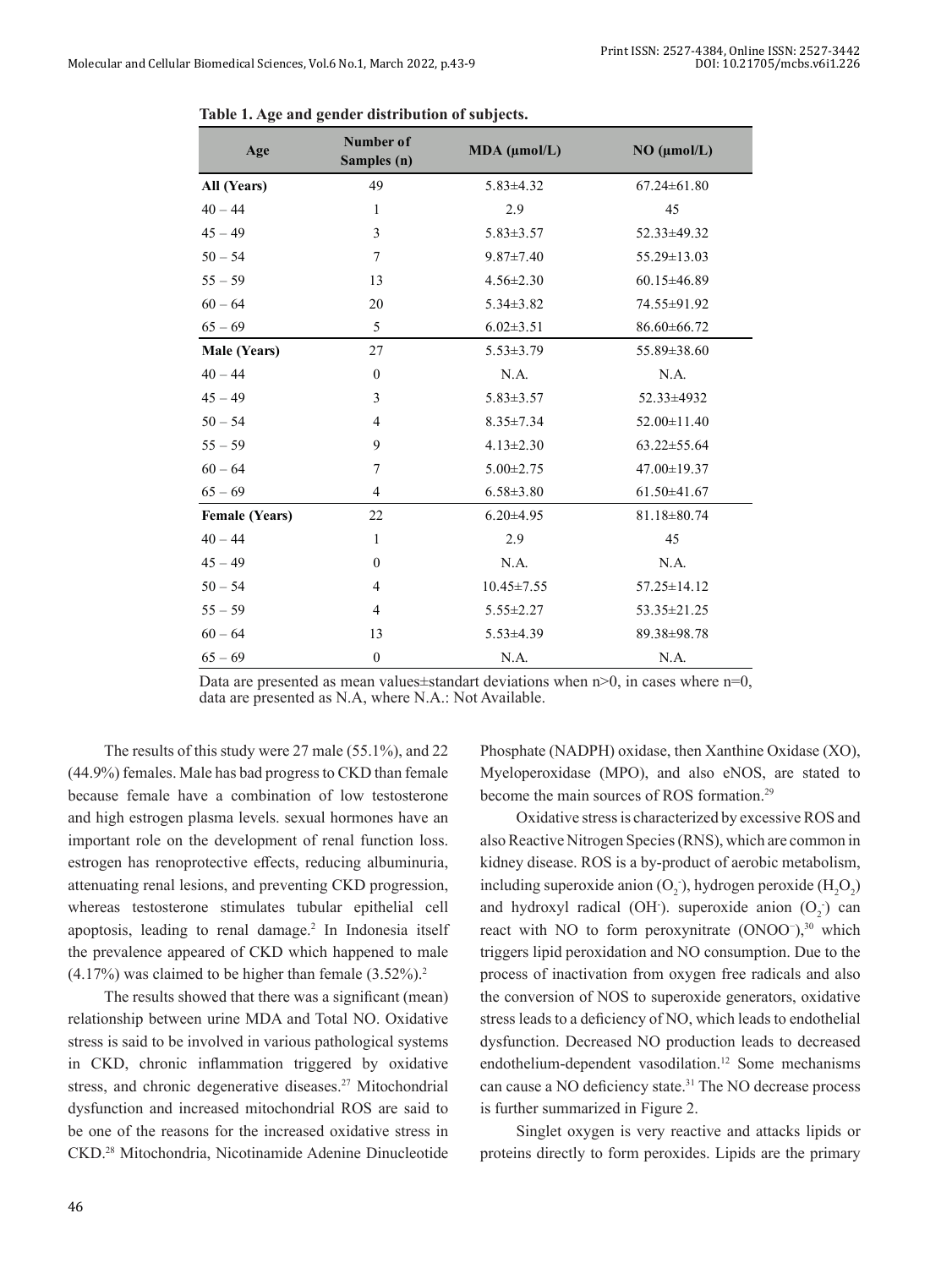



target of membrane oxidation. This is because the methylene bis-allylic carbon present in Polyunsaturated Fatty Acids (PUFAs) is more susceptible to hydrogen abstraction than the allylic carbons of monounsaturated fatty acids.<sup>32</sup> Lipid peroxidation explained as a process or way that oxidants as like free radicals strike the lipids consisting double bonds of carbon, especially related to PUFA. MDA is known as the most mutagenic product of lipid peroxidation, while 4-Hydroxynonenal (4-HNE) is the most toxic.<sup>33</sup> There are

other ways that can be used to take measurement of oxidative damage, including the modifying proteins and also DNA, however the markers can be created in so many pathways rather than free radicals. In thus, MDA is claimed to become the most outstanding parameter from the oxidative damage into cells and also tissues.34 This process is further explained in Figure 3.

This study takes urine samples because urinalysis can be done in a way to take identification about the various



**Figure 2. Schematic of mechanisms that can lead to a NO deficiency state.**31 (Adapted with permission Wolters Kluwer).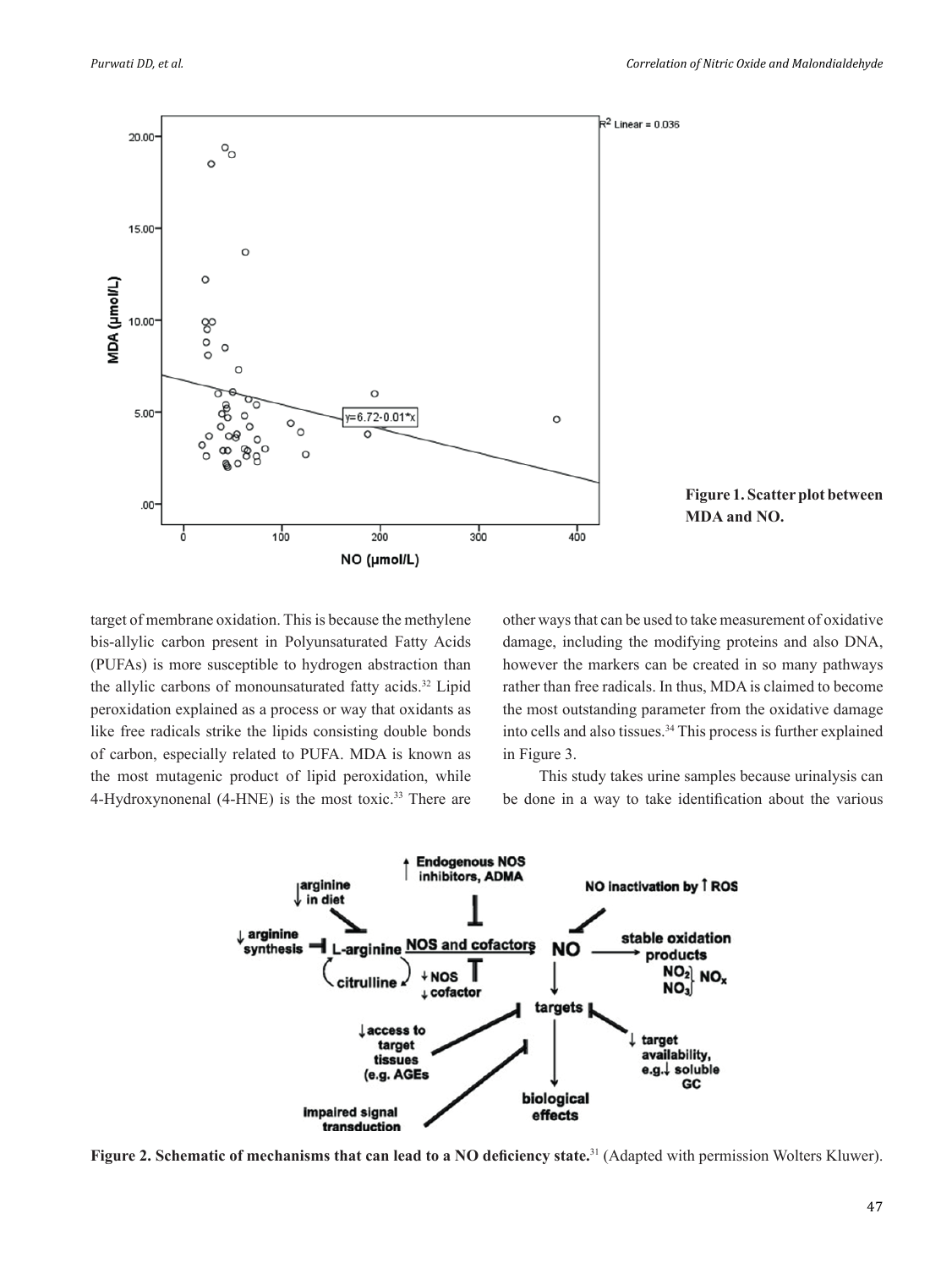

**Figure 3. Synthesis of ROS and correlation with NO resulting lipid peroxidation in patients with CKD.<sup>35</sup>** (Adapted with permission from Hindawi).

kidney like CKD.36 Taking blood through plasma/serum in CKD patients can cause a significant increase in stress, the risk of infection and vessel injury, has higher organic/ inorganic metals compounds and is said to cause an artificial increase of oxidative stress. Urine is a promising alternative biological fluid for the assessment because it is non-invasive, can be performed without personnel, equipment, or trained personnel, and can be obtained in large quantities multiple times a day.

This study was conducted in patients who have never done hemodialysis because in hemodialysis patients found a statistically significant increase in serum MDA when compared to patients before hemodialysis. Increased oxidative stress status in the hemodialysis patients specifically because of poor dietary intake of the exogenous antioxidants, accumulation the oxidative products, and also loss of antioxidant throughout HD.<sup>21</sup>

# **Conclusion**

This study showed that there was a correlation between serum total NO and urine MDA levels in non-hemodialysis CKD patients. further studies and explanations are needed to analyze the complications of the disease with an NO decrease and an MDA increasein someone with CKD nonhemodialysis.

# **Acknowledgements**

This research was under the funding by the rectorate of Universitas Airlangga.

## **References**

- 1. Bikbov B, Purcell CA, Levey AS, Smith M, Abdoli A, Abebe M, *et al.* Global, regional, and national burden of chronic kidney disease, 1990–2017: a systematic analysis for the Global Burden of Disease Study 2017. Lancet. 2020; 395(10225): 709–33.
- 2. Kementrian Kesehatan RI. Hasil Riset Kesehatan Dasar Kementerian Kesehatan RI 2018. Jakarta: Kementrian Kesehatan RI; 2018.
- 3. Gyurászová M, Gurecká R, Bábíčková J, Tóthová Ľ. Oxidative Stress in the pathophysiology of kidney disease: implications for noninvasive monitoring and identification of biomarkers. Oxid Med Cell Longev.2020; 2020: 5478708. doi: 10.1155/2020/5478708.
- 4. Tain YL, Hsu CN. Targeting on asymmetric dimethylarginine-related nitric oxide-reactive oxygen species imbalance to reprogram the development of hypertension. Int J Mol Sci. 2016; 17(12): 2020. doi: 10.3390/ijms17122020.
- 5. Podkowińska A, Formanowicz D. Chronic kidney disease as oxidative stress-and inflammatory-mediated cardiovascular disease. Antioxidants. 2020; 9(8): 752. doi: 10.3390/antiox9080752.
- 6. Rapa SF, Di Iorio BR, Campiglia P, Heidland A, Marzocco S. Inflammation and oxidative stress in chronic kidney disease potential therapeutic role of minerals, vitamins and plant-derived metabolites. Int J Mol Sci. 2019; 21(1): 263. doi: 10.3390/ ijms21010263.
- 7. Brombach Zhaw C. Eating practices within a multi-generational approach – A qualitative insight study. Appetite. 2018; 130: 299. doi: 10.15344/2456-8171/2017/122.
- 8. Annamalay S. Effects of anti-oxidants on oxidative stress: assessing MDA in urine samples. Int J Clin Nutr Diet. 2018; 4(2): 126. doi: 10.15344/2456-8171/2018/126.
- 9. Ito F, Sono Y, Ito T. Measurement and clinical significance of lipid peroxidation as a biomarker of oxidative stress: Oxidative stress in diabetes, atherosclerosis, and chronic inflammation. Antioxidants. 2019; 8(3): 72. doi: 10.3390/antiox8030072.
- 10. Farouk A, Hassan MH, Nady MA, Hafez MFA. Role of oxidative stress and outcome of various surgical approaches among patients with bullous lung disease candidate for surgical interference. J Thorac Dis. 2016; 8(10): 2936–41.